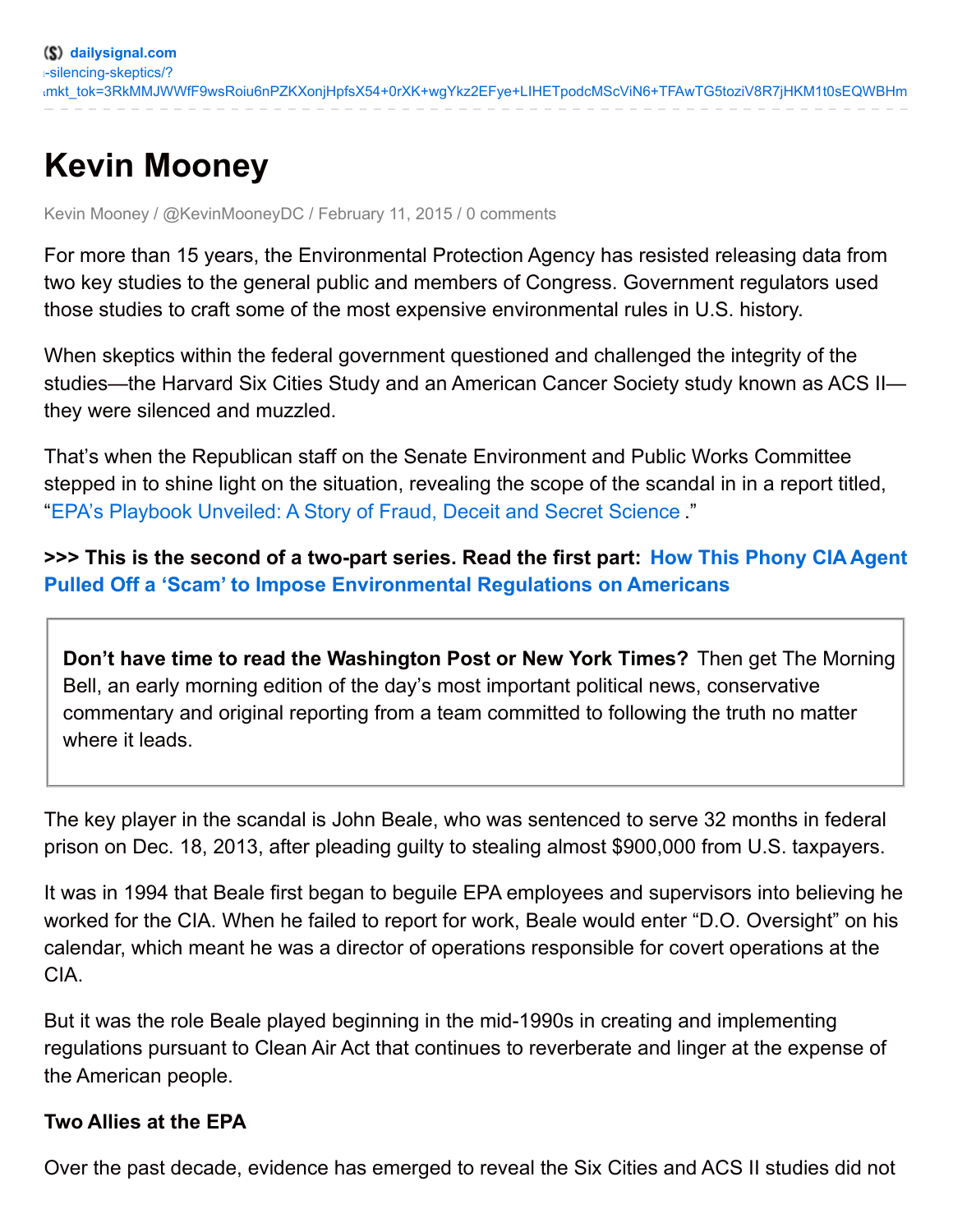support enacting one of the most controversial, far-reaching and expensive regulations in American history. Otherwise, the agency would have provided access to the data without a fight.

The political appointees who led the EPA at the time feared the consequences of enacting such a regulation without being able to offer scientific evidence of its necessity.



Former EPA official John Beale, currently serving 32 months in federal prison for stealing \$900,000 from U.S. taxpayers. (Photo: Ron Sachs/CNP/ZUMAPRESS.com)

Beale needed an ally. He needed someone to explain the problems with the research and the reasons the data could not be released. Someone who could run interference with various actors in Washington. He found one in top EPA official Robert Brenner.

Brenner had recruited Beale, his former Princeton University classmate, to the EPA as a full-time employee in 1989.

Brenner, then deputy director of the EPA's Office of Policy Analysis and Review within the Office of Air and Radiation, hired his friend despite Beale's lack of legislative or environmental policy background. He also placed Beale in the highest pay scale for general service employees—a move typically reserved for those with extensive experience.

He then allowed Beale to collect retention bonuses, which go to only the most highly qualified employees to keep them from jumping ship—an unlikely scenario for a man who had picked apples and worked in a small-time law firm in Minnesota before joining the agency. Employees are supposed to be eligible for such bonuses—potentially worth as much as a fourth of the employee's annual salary—for only three years, but Brenner helped Beale receive them for more than 10.

The two would work together at the EPA for 25 years—during which time the Office of Policy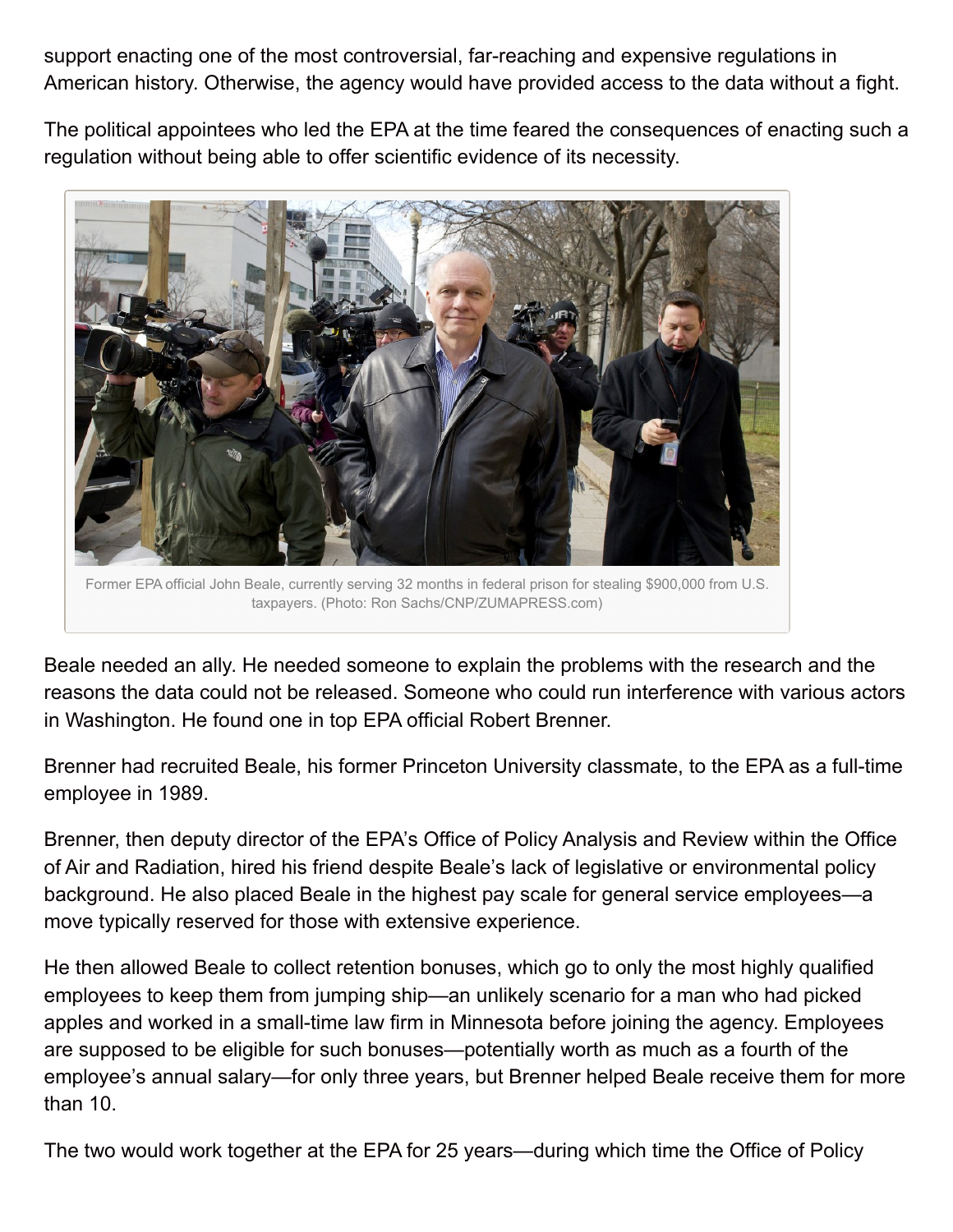Analysis and Review would grow "in both scope and influence" as Beale and Brenner worked in tandem to muzzle dissenting voices within the White House Office of Information and Regulatory Affairs (OIRA) and the EPA's Clean Air Scientific Advisory Committee.

## **'Beale Memo' Details Regulatory Agenda**

At the crux of their agenda—the initiative that would build their legend within the agency—was implementation of a fine particle standard regulating air pollution.

The formula had been set with the American Lung Association sue-and-settle agreement and codified in a confidential document known as the "Beale Memo," which described how Beale pressured regulatory and clean air bodies to back off criticisms of EPA rulemaking both within the agency and in correspondence with members of Congress.

The EPA attempted to conceal this document from Sen. David Vitter's committee investigators, but a conscientious whistleblower "turned it over surreptitiously," the report said.

The memo outlined how Beale and Brenner would work to compress the time the Office of Information and Regulatory Affairs and the voluntary Clean Air Scientific Advisory Committee had to review regulations so they could get away with using "secret science."

The Clean Air Scientific Advisory Committee opposed from the start the move to regulate fine particulate matter. Members claimed there was no precedent or court order to establish these regulations, that research had not distinguished between dangers posed by PM 10 particles and those a fourth that size under PM 2.5, and that the PM 2.5 target was arbitrary and tied to no known science. (PM stands for particle matter, a term "for particles found in the air, including dust, dirt, soot, smoke, and liquid droplets," according to EPA.)

Further, the committee, known as CASAC, complained it was being asked to do the work that took eight years on the previous air quality review in 18 months.

"The Beale memo is interesting in that it provides evidence of Beale's direct role in ensuring concerns raised by other agencies, CASAC members and OIRA were not considered in the final rulemaking," wrote Luke Bolar, spokesman for Vitter, in an email to The Daily Signal.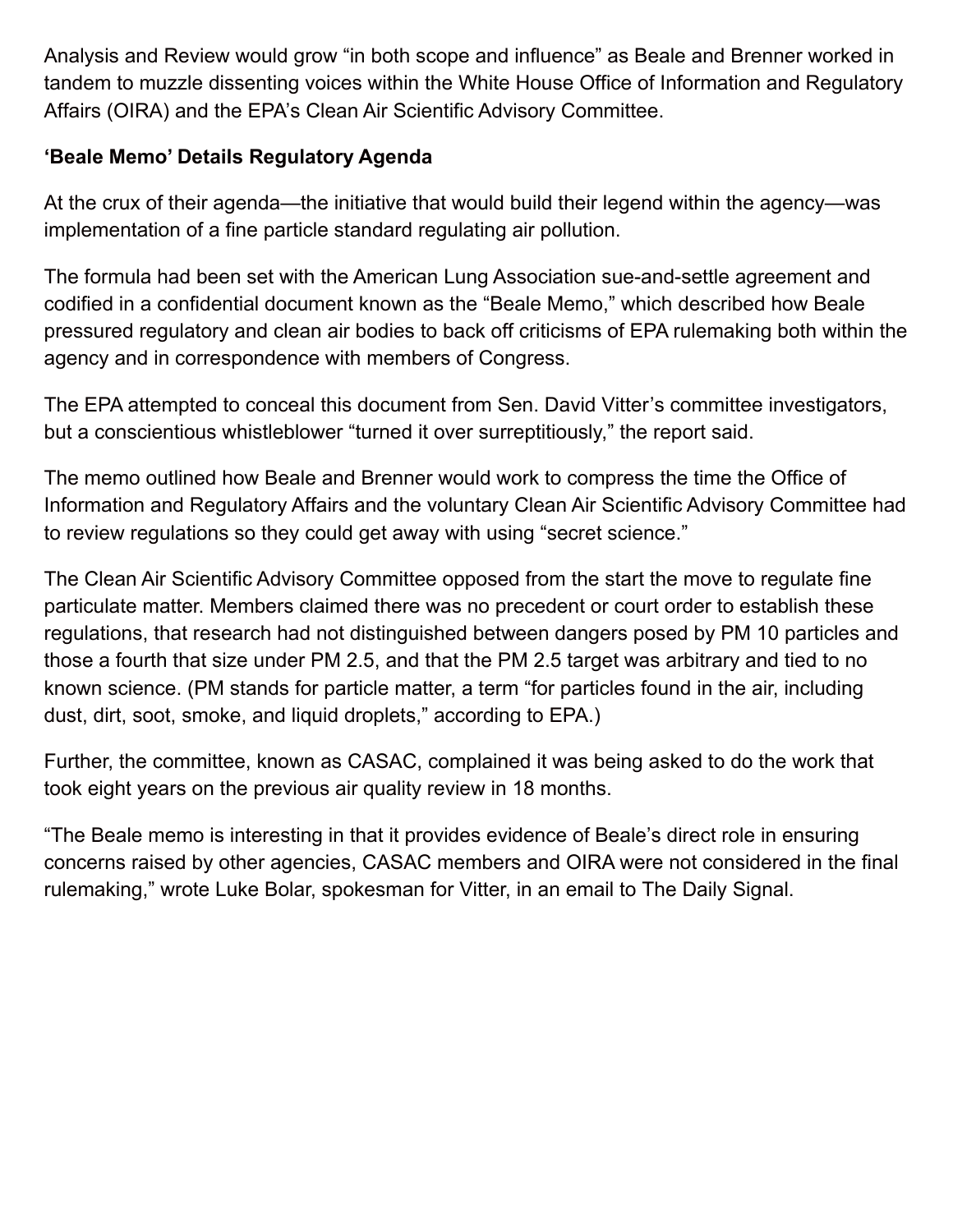

"While there were major concerns with the science and the cost-benefit analysis as outlined in comments filed on the rule, the Beale memo was written to push back against OIRA publicizing those concerns," Bolar added. "They didn't have to directly 'blunt' criticism, as Beale got his way through his close ties to Mary Nichols (then head of the Office of Air and Radiation) and Carol Browner (EPA administrator."

## **Long-Lasting Impact**

Efforts to slow Beale, Brenner and their highly charged regulations failed. As a result, today the "co-benefits" of PM 2.5 are used to justify almost the entirety of the Obama administration's air quality initiatives even though the immediate benefits still have yet to be proven.

"There is no watchdog now inside the EPA," laments Steve Milloy, the former editor of JunkScience.com, which has posted a fact sheet that debunks the EPA's PM 2.5 claims. "Whatever the EPA wants it gets. The agency is allowed to run rampant. There was a time when OIRA use to have stopping power, but now it's just ignored. OIRA has become a rubber stamp."

This is especially true of PM 2.5, Milloy says. "There is no real world evidence" PM 2.5 has caused sudden or long-term death, he said. "The claim that PM 2.5 kills people is at the heart and soul of how the EPA is selling these regulations. But it's a claim that's not supported by the facts or evidence. The EPA has rigged the whole process."

Indeed, the purported co-benefits have become the benefits, according to Vitter's report.

"Historically, EPA used co-benefits in major rules as one of several benefits quantified to justify a rule in the RIA," the report says. "Yet, at the beginning of the Obama administration, there was a 'trend towards almost complete reliance on PM 2.5-related health co-benefits.' Instead of being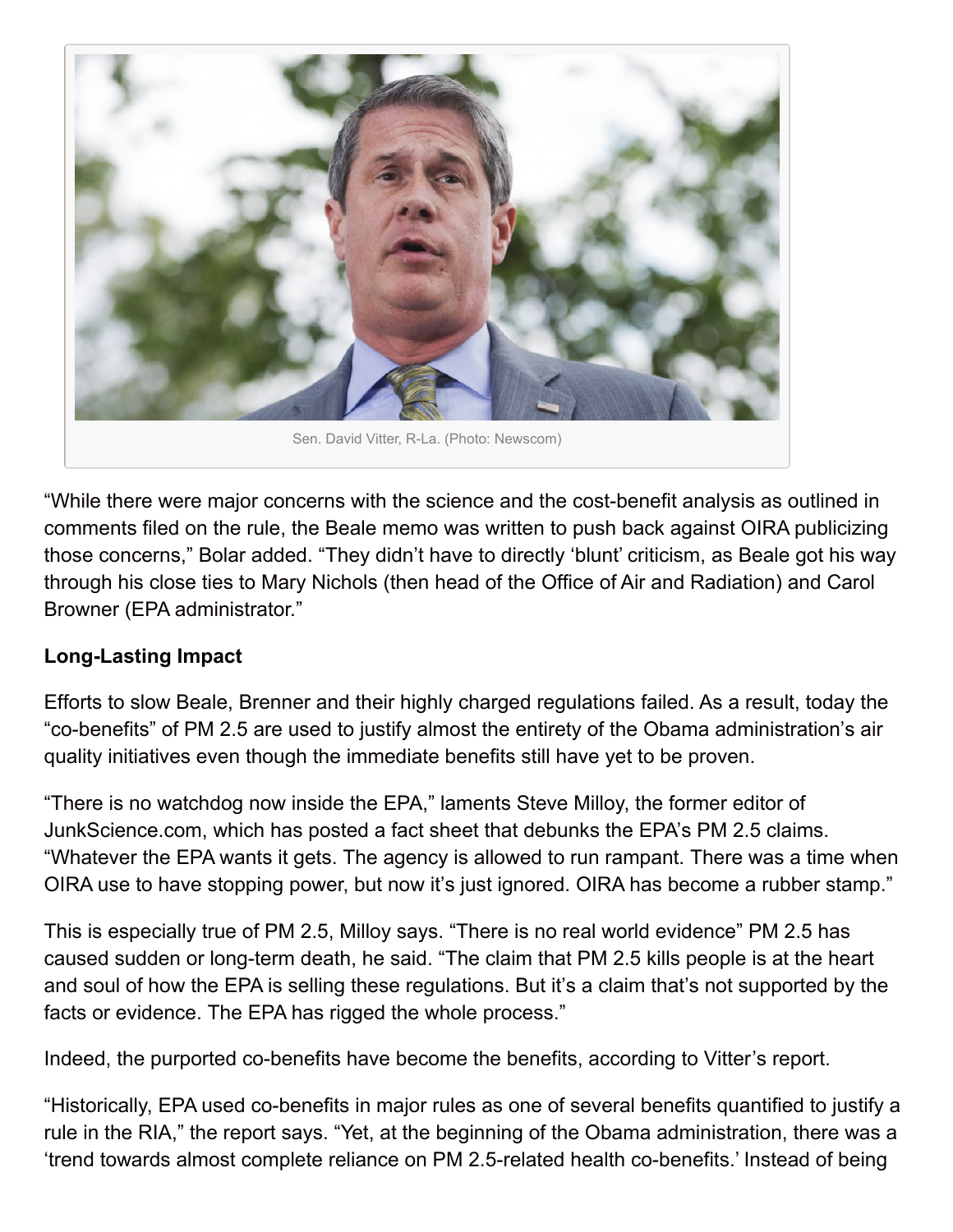an ancillary benefit, EPA started using PM 2.5 co-benefits as essentially the only quantified benefit for many CAA regulations."

The Senate report claims all but five air pollution rules crafted between 2009 and 2011 listed PM 2.5.

#### **Lack of Transparency at EPA**

The Clean Air Act requires EPA to set air quality standards to protect public health with an "adequate margin of safety." In its review of the National Ambient Air Quality Standards, the EPA considers factors such as the nature and severity of health effects, the size of the at-risk groups affected and the science.

Several exhaustive scientific reviews prior and subsequent to the 1997 standards were conducted following open, public processes that allowed for public review and comment prior to updating the standards.



Environmental Protection Agency Administrator Gina McCarthy. (Photo: Jim Lo Scalzo/Newscom)

EPA press secretary Liz Purchia told The Daily Signal in an email that the process is open enough.

The National Ambient Air Quality Standards are bolstered by "sound science and legal standards," she said, and "several exhaustive scientific reviews prior and subsequent to the 1997 standards were conducted following open, public processes that allowed for public review and comment prior to updating the standards."

She added: